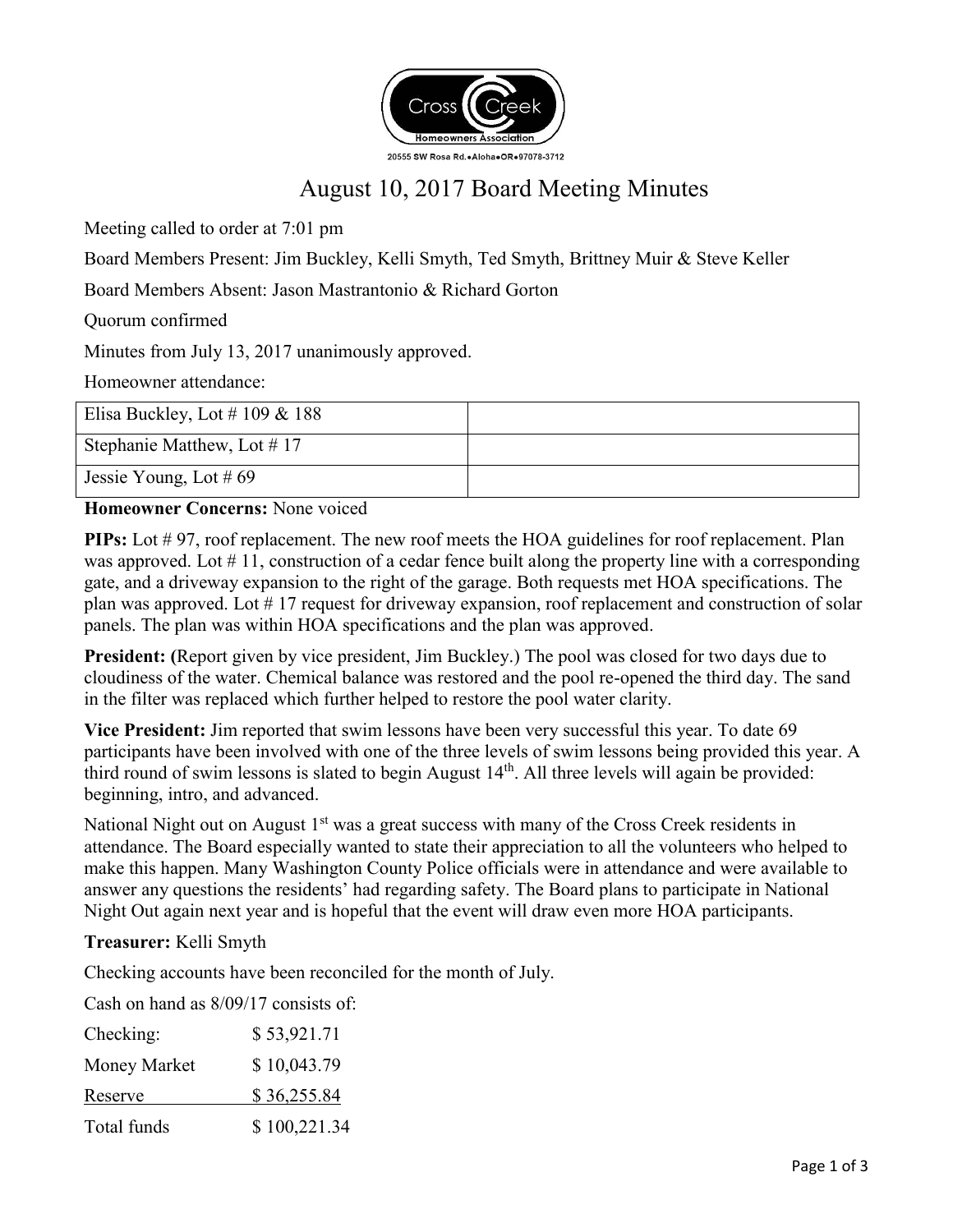

Billing: Finance charges have been assessed for the month of July.

We have collected approximately 43% of 2017-18 HOA dues.

We have collected approximately 75% of 2017-18 RV Lot rentals.

Miscellaneous:

Debit Card Purchases:

 Total \$579.12 (Rec. center supplies/ welcome packet copies/ umbrellas for pool side/ sport court repair supplies.) Final payment to our contractor for completion of Rec. Center was mailed. All work has now been completed.

#### **Rec. Center/RV Lot:** Brittney Muir

Rec. Center was rented on July 29, (Rec. Center only), July 29 (Rec. Center and pool), and August 5 (Rec. Center and pool). The HOA Rec. Center calendar is no longer locked and can be viewed by any of the HOA residents. This should help to assist those wanting to check Rec. Center availability.

There are 5 residents on the RV wait list. Brittney has been working to re-locate some of the larger RV's to allow space for other RV"s to move in. Brittney will draw from the wait list once these spaces have been opened up.

#### **Property Standards:** Richard Gorton (Absent)

No report this meeting.

#### **Maintenance:** Ted Smyth

All Rec. Center work has been completed. Our current pool cover has torn in many places. This will necessitate buying a new cover next season. The permanent winter cover is still operational.

Our contractor at his cost will replace the in-ground sprinkler system that was accidentally deactivated during Rec. Center construction. Ted plans on installing this new unit as soon as it is received.

Our landscapers will remove the dead tree in the common area.

#### **Unfinished Business:**

The Board requested that Nancy Brewer place all current pool rules on the CCHOA Website as soon as possible so our residents can access them should they have a question or concern regarding pool usage.

#### **New Business:**

There was a request to the Board to lock the sports courts when not in use. After discussing this situation, the Board decided to allow the courts to remain unlocked for the time. The Board will revisit this situation as is warranted.

Nancy Brewer has requested that each Board member update their position description.

There was a concern brought to the Board to limit the number of guests being brought to the pool. After several minutes of discussion, the Board felt that the decision regarding the number of guests in the pool and any safety concerns is the responsibility of the lifeguards on duty at the time. Should the lifeguards need clarification or assistance, they will contact Jim Buckley or Jason Mastrantonio or other Board members if Jim and Jason are not available.